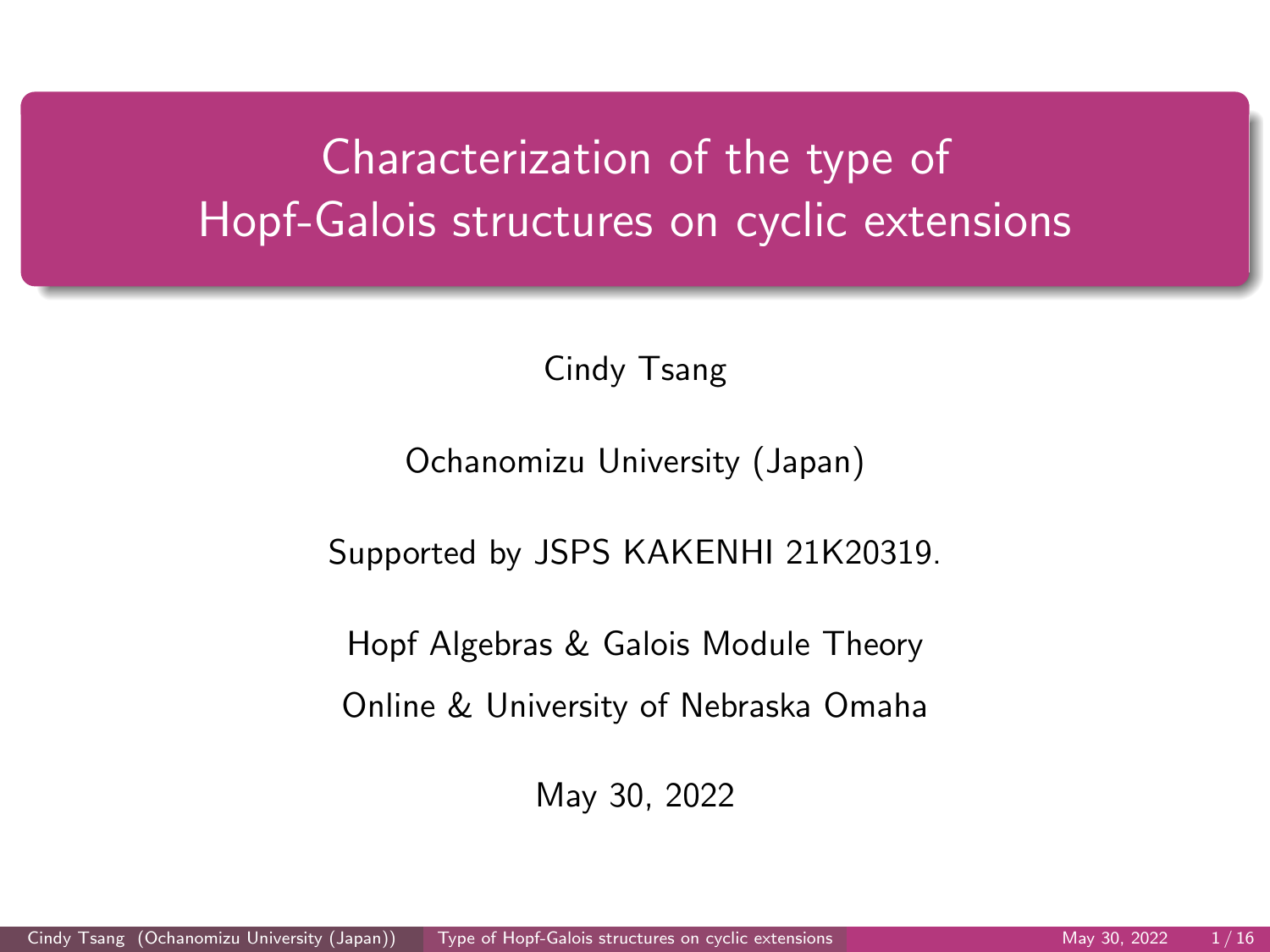# The type of a Hopf-Galois structure

- Let  $L/K$  be a finite Galois extension with Galois group G.
- By Greither-Pareigis, there is a one-to-one correspondence between:
	- $\bullet$  Hopf-Galois structures on the Galois extension  $L/K$
	- **2** regular subgroups in the symmetric group of the Galois group G which are normalized by the subgroup of left translations
- The type of a Hopf-Galois structure is defined to be the isomorphism class of the corresponding regular subgroup.
- $\bullet$  These regular subgroups will have the same order as G. But not all groups of the same order as G will occur as a type of a Hopf-Galois structure.
- $\bullet$  Question. For which groups N of the same order as G is there a Hopf-Galois structure H on  $L/K$  such that the type of H is the isomorphism class of N?
- If  $N \simeq G$ , then the answer is "yes". If  $N \not\cong G$ , then it requires investigation.
- There is also the question of "how many" but I will focus on existence here.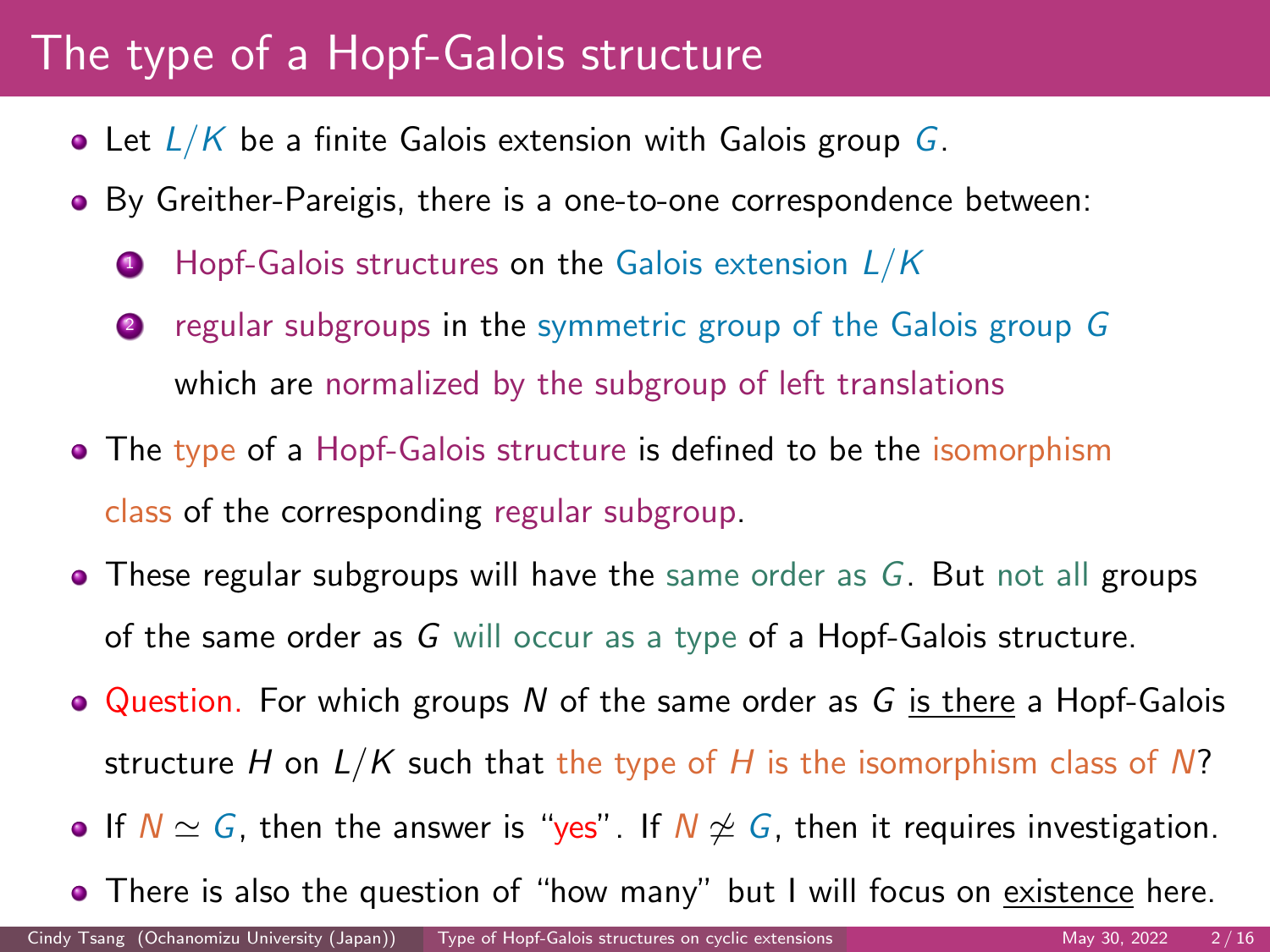# **Setting**

- Cyclic groups have the simplest structure of all groups.
- It seems natural to consider finite cyclic extensions.
- This is the setting that I want to look at in this talk.
- Let  $L/K$  be a cyclic extension of degree n.
- $\bullet$  Let N denote an arbitrary group of order n.
- Question. Is there a Hopf-Galois structure on  $L/K$  such that its type is the isomorphism class of N?
- $\bullet$  Question. Is there a regular subgroup in  $\mathrm{Perm}(G)$  which is normalized by left translations and is isomorphic to N?
- Ultimate Goal. Give a complete characterization of the N for which the answer to the above questions is yes.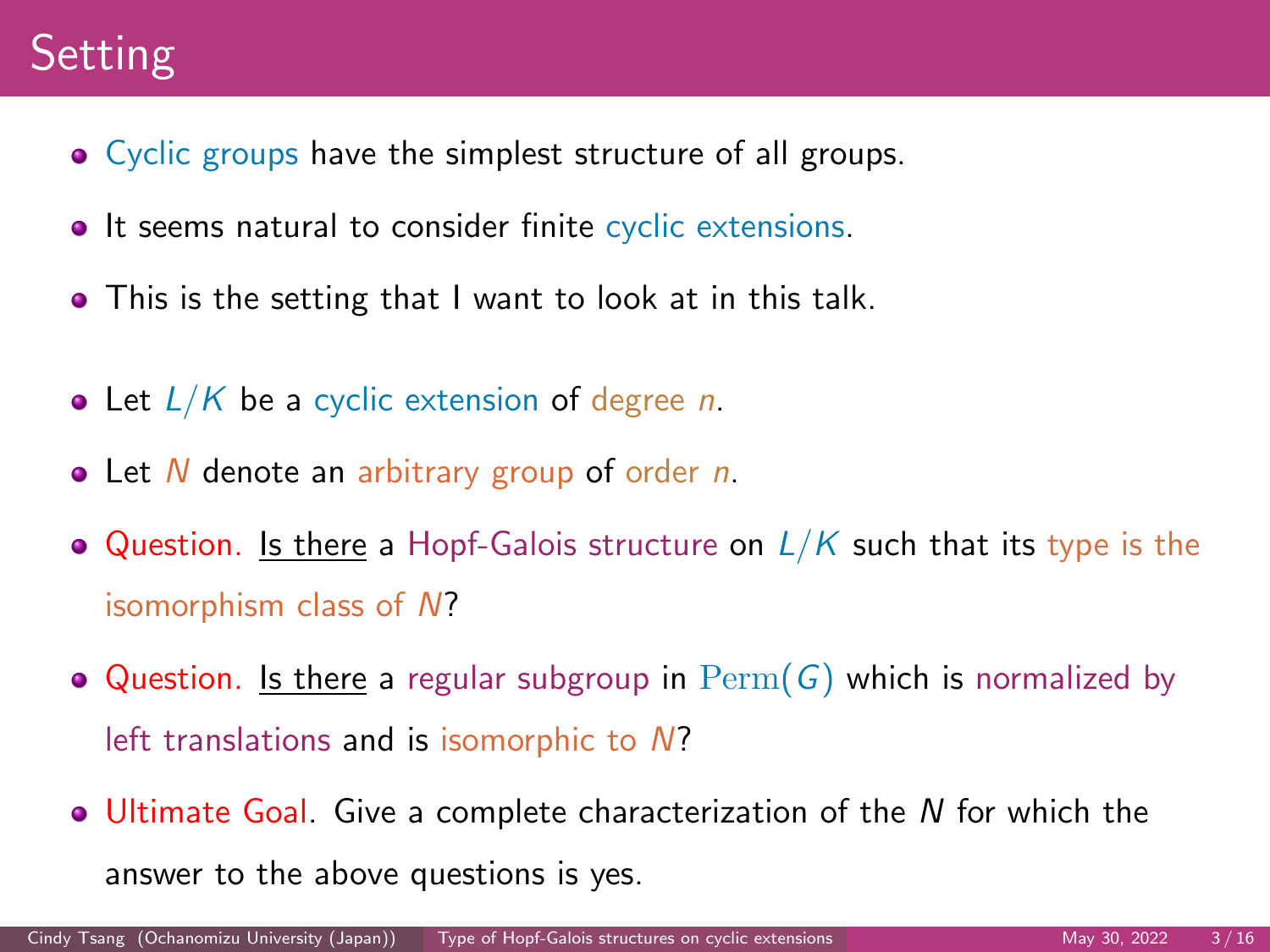# Known results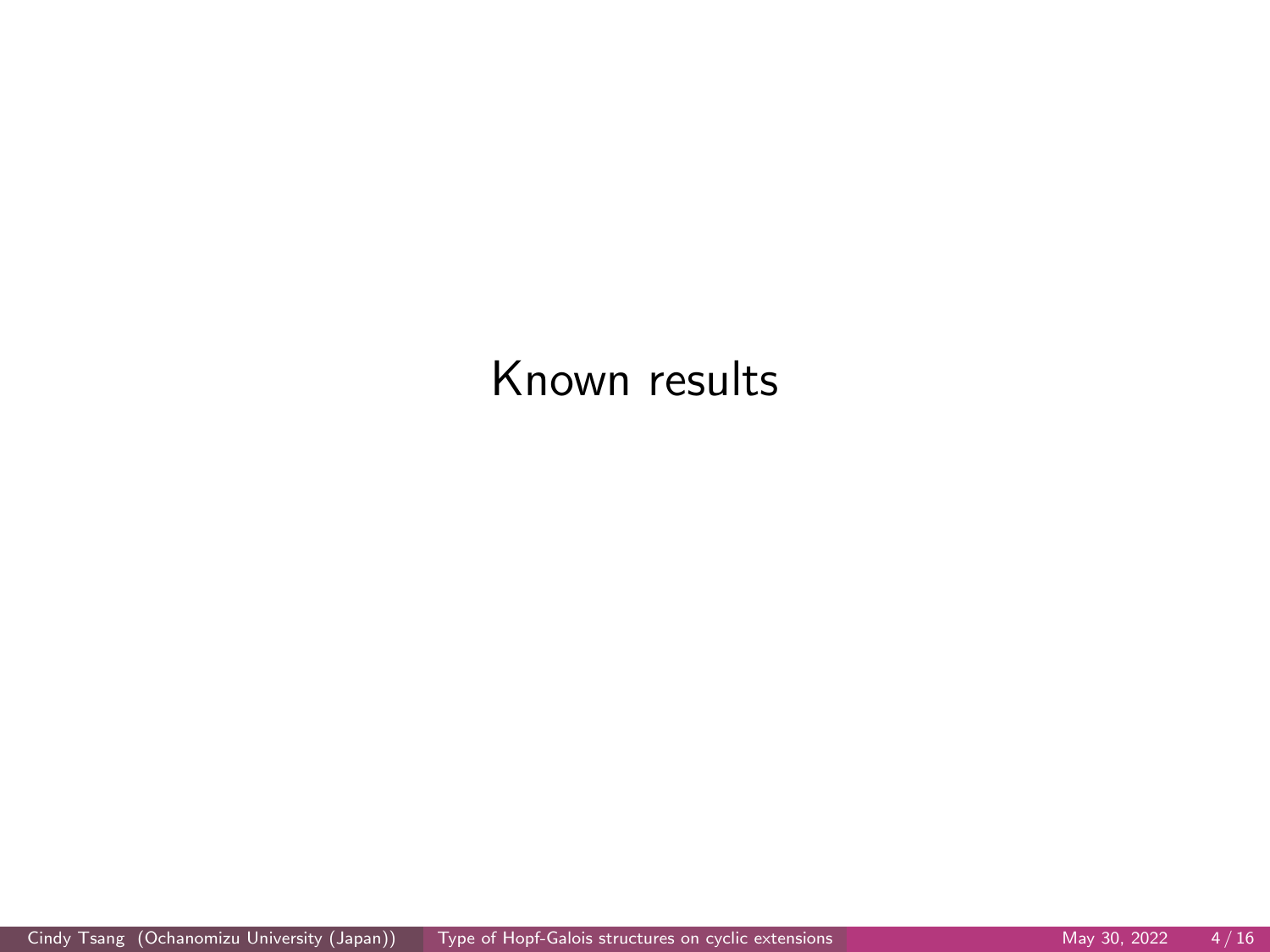### Prime power degree

- Let  $L/K$  be a cyclic extension of prime power degree  $p^a$ .
- Let N denote an arbitrary group of order  $p^a$ .
- Question. Is there a Hopf-Galois structure on  $L/K$  such that its type is the isomorphism class of N?
- As in many other situations, the prime 2 exhibits a different behavior.
- (Kohl 1998). In the case that  $p \geq 3$  ...

 $\bullet$  "yes"  $\iff N$  is cyclic

• (Byott 1996 & 2007). In the case that  $p = 2$  ...

"yes"  $\iff N$  is cyclic, dihedral, or quaternion when  $a \ge 2$  when  $a \ge 3$  $D_{2^a} = \langle r, s \mid r^{2^{a-1}} = 1, s^2 = 1, srs^{-1} = r^{-1}$  $(a > 2)$  $Q_{2^a} = \langle r, s \mid r^{2^{a-1}} = 1, s^2 = r^{2^{a-2}}, srs^{-1} = r^{-1}$  $(a \geq 3)$ 

Remark. In both cases, the exact number of Hopf-Galois structures is known.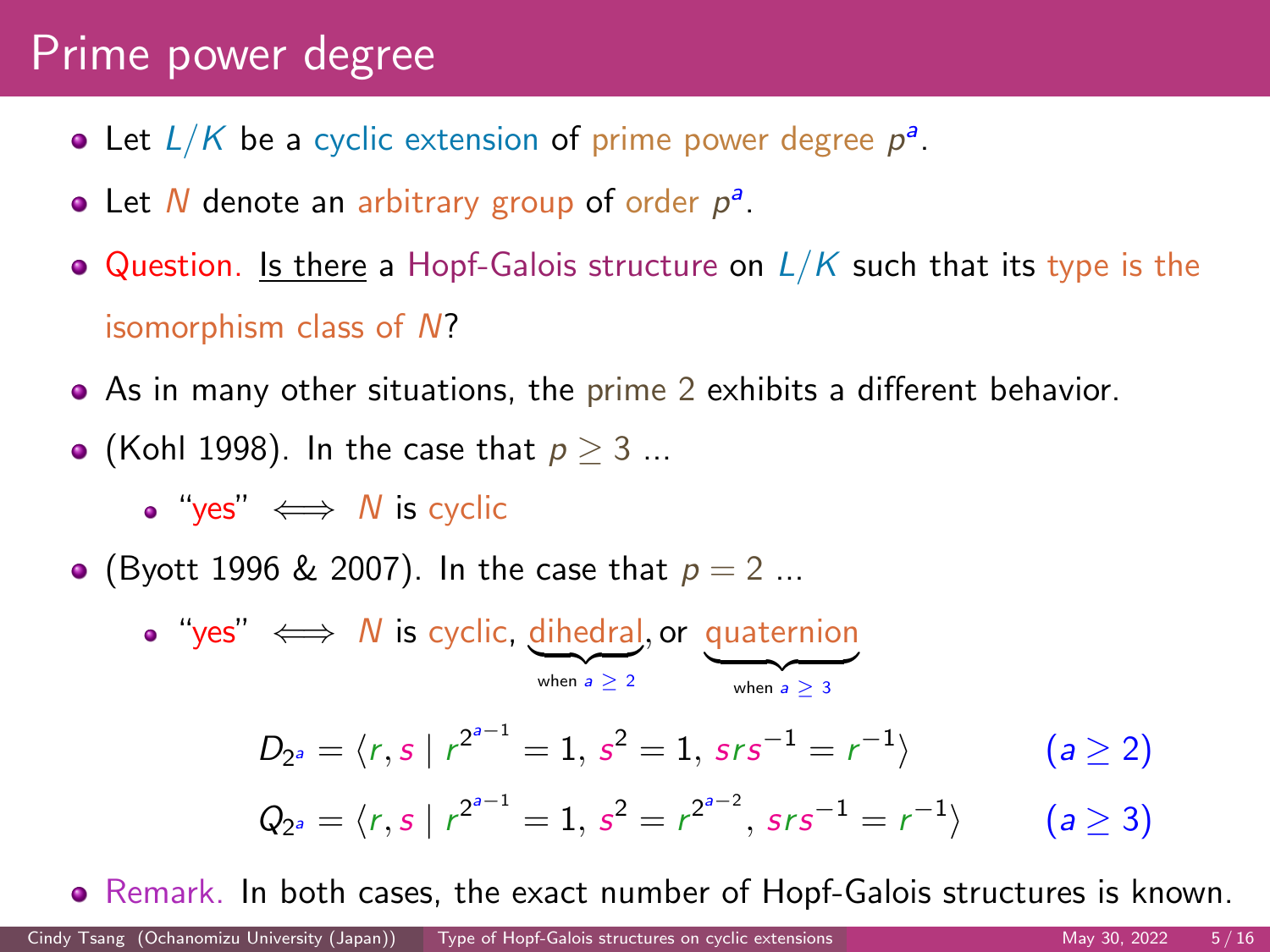## Nilpotent groups

- Let  $L/K$  be a cyclic extension of degree n.
- Let N denote an arbitrary nilpotent group of order n.
- Question. Is there a Hopf-Galois structure on  $L/K$  such that its type is the isomorphism class of N?
- $\bullet$  (Byott 2017). This reduces to the prime power case since it suffices to consider the Sylow p-subgroups  $N_p$  of N individually for each prime p.

$$
\text{``yes''} \iff \begin{cases} N_p \text{ is cyclic for odd primes } p \\ N_2 \text{ is cyclic, } \underbrace{\text{dihedral}}_{\text{oceurs only}} \text{, or } \underbrace{\text{quaternion}}_{\text{ocurs only}} \\ \text{``when } v_2(n) \geq 2 \end{cases}
$$

• Remark. Again, the exact number of Hopf-Galois structures is known. It is simply the product of the numbers of Hopf-Galois structures of type  $N_p$  on a cyclic extension of degree  $p^{\nu_p(n)}$  over all primes p dividing n.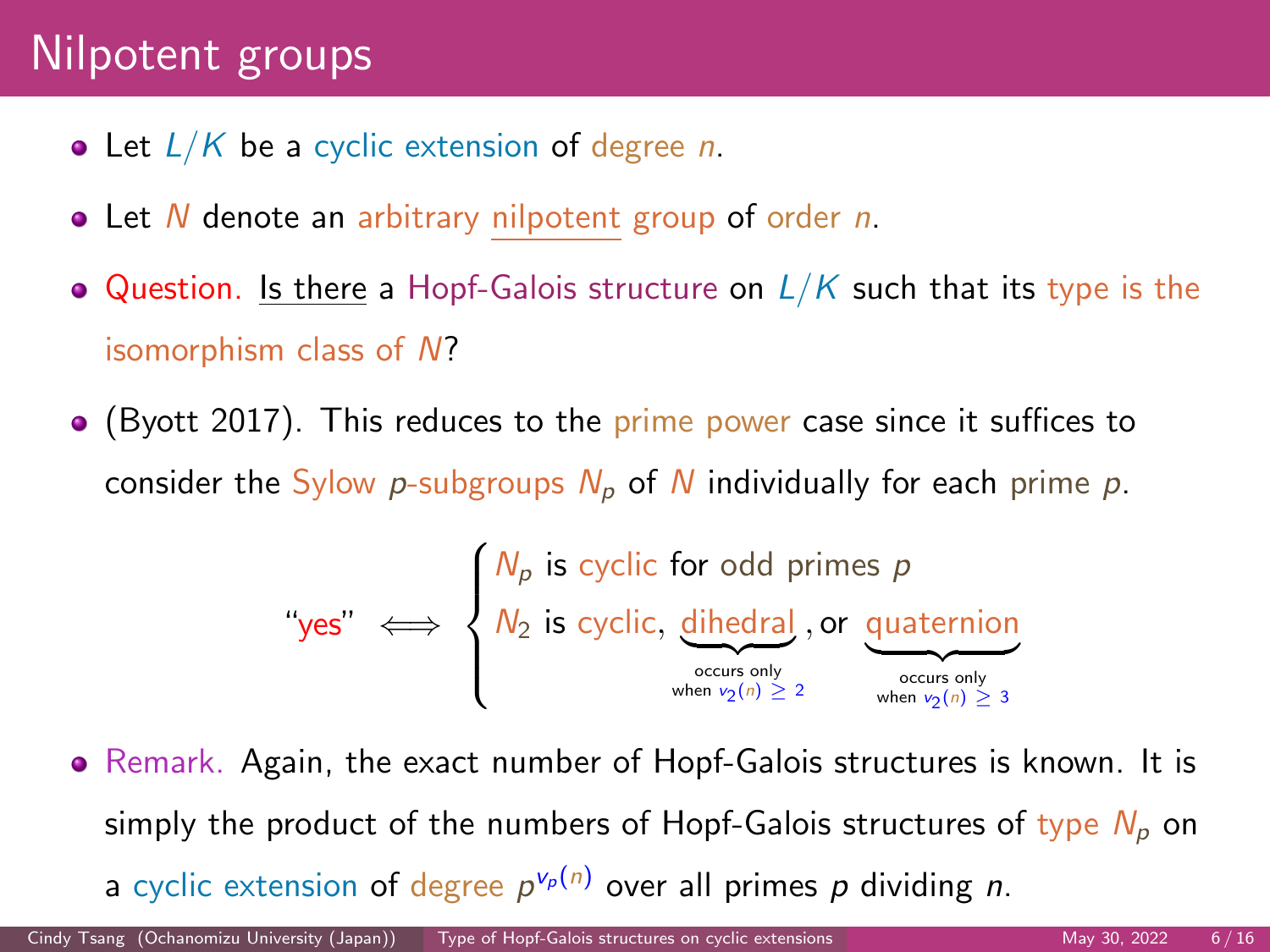- Let  $L/K$  be a cyclic extension of degree n.
- Let N denote an arbitrary group of order n.
- $\bullet$  Question. Is there a Hopf-Galois structure on  $L/K$  such that its type is the isomorphism class of N?
- $\bullet$  For nilpotent groups N, this has been solved completely.
- **•** Certainly the answer can be "yes" for non-nilpotent groups  $N$ .
- $\bullet$  (Alabdali & Byott 2018). For *n* squarefree, the answer is "always yes".
- Remark. The exact number of Hopf-Galois structures is known. But if we only care about existence, then the answer being "always yes" may be explained by the fact that every group of squarefree order is a  $C$ -group.
- A C-group is a finite group in which all Sylow subgroups are cyclic.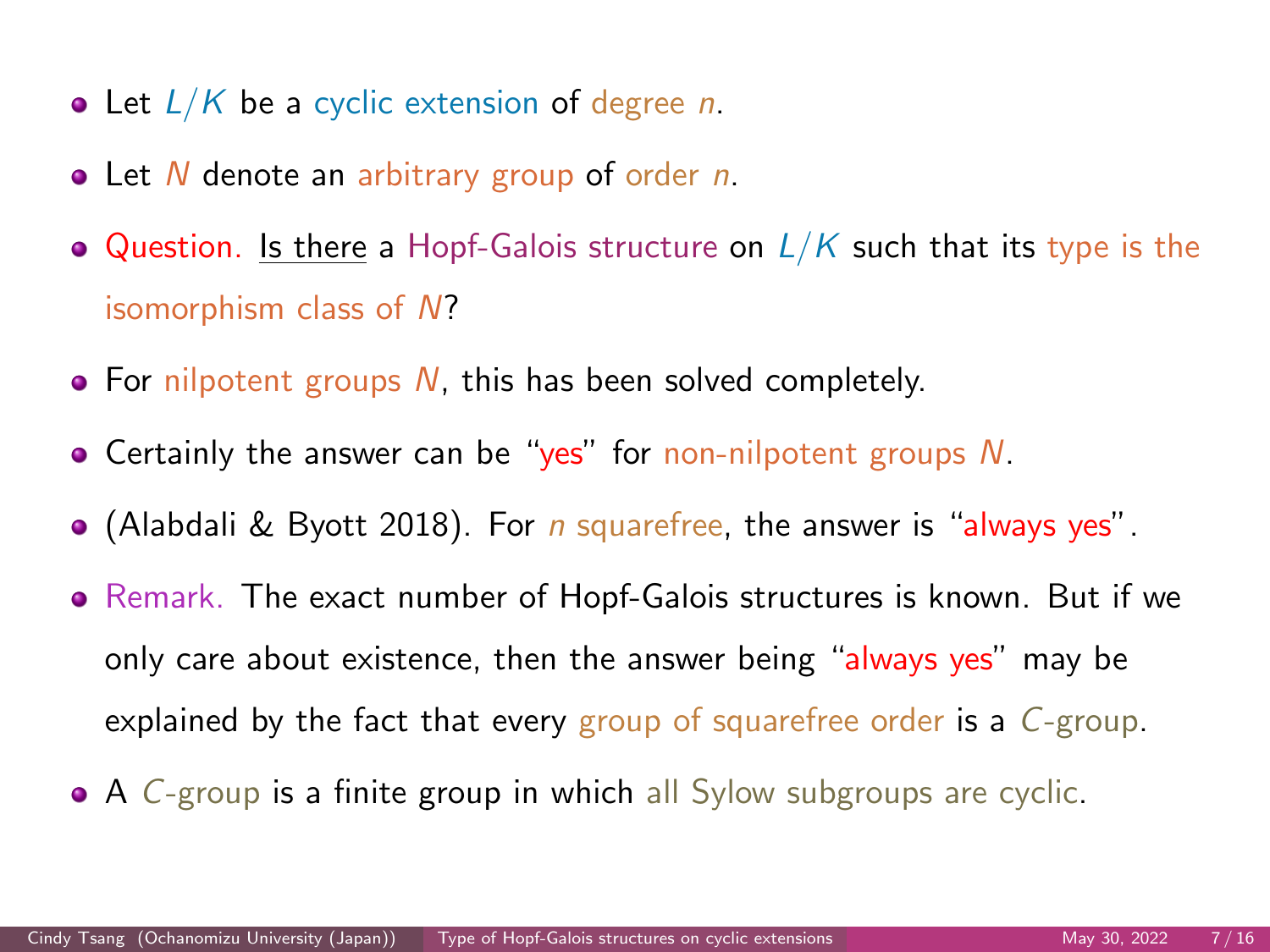# C-groups

- Let  $L/K$  be a cyclic extension of degree n.
- Let N denote an arbitrary C-group of order n.
- Question. Is there a Hopf-Galois structure on  $L/K$  such that its type is the isomorphism class of N?
- (Known). The answer is "always yes".
- Proof. By Byott-Childs (2012), it suffices to show that there exists a pair of fixed point free homomorphisms  $f, h: C_n \longrightarrow N$ . By Murty-Murty (1984), every C-group is of a semidirect product  $N = C_e \rtimes C_d$  with  $gcd(e, d) = 1$ . But then  $C_n = C_e \times C_d$  and clearly

$$
f, h: C_e \times C_d \longrightarrow C_e \rtimes C_d; \begin{cases} f(x, y) = (x, 1) \\ h(x, y) = (1, y) \end{cases}
$$

define a pair of fixed point free homomorphisms.  $\square$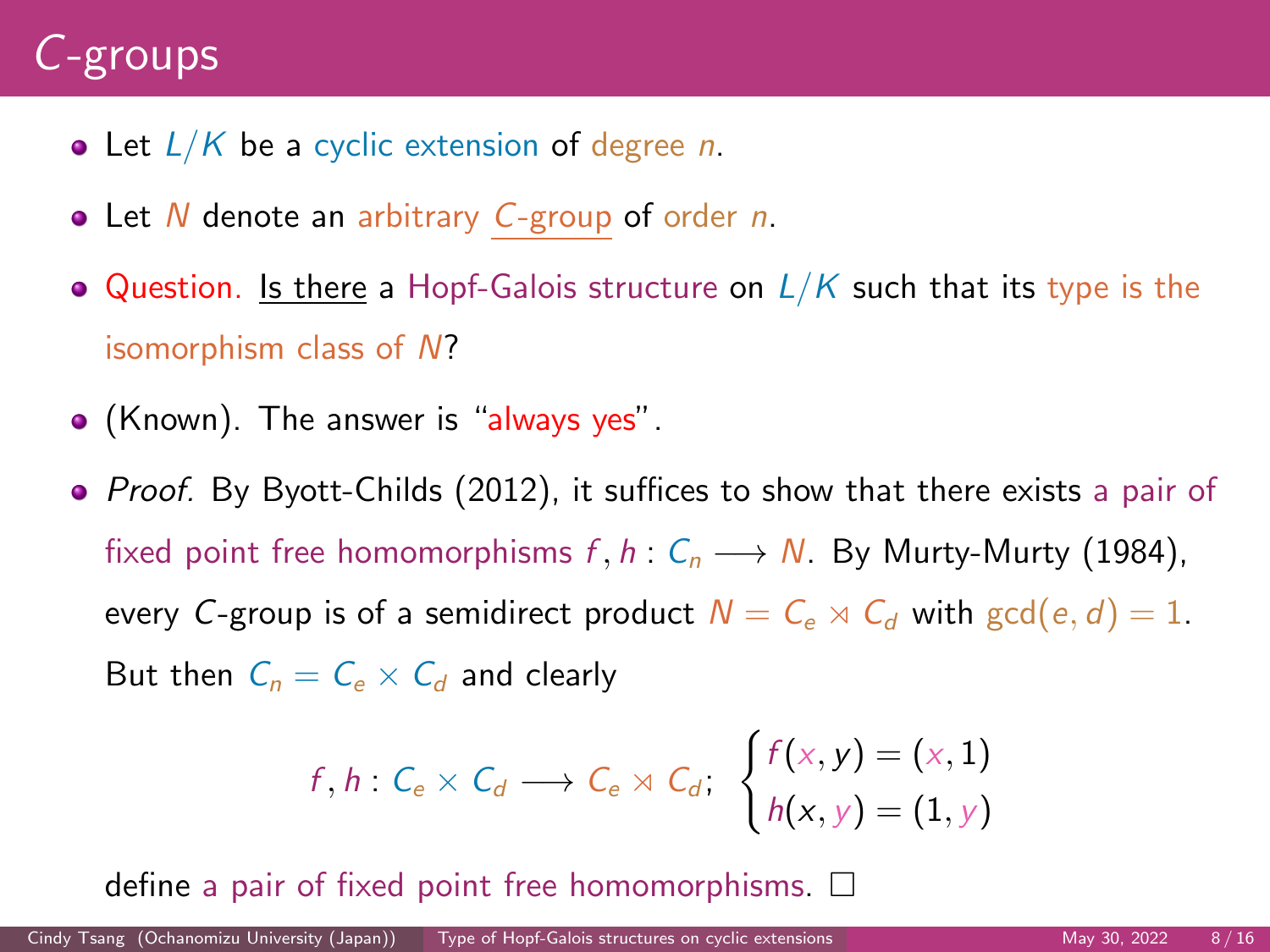- Let  $L/K$  be a cyclic extension of degree n.
- Let N denote an arbitrary group of order n.
- Question. Is there a Hopf-Galois structure on  $L/K$  such that its type is the isomorphism class of N?
- $\bullet$  For nilpotent groups N, this has been solved completely.
- $\bullet$  For C-groups N, the answer is always yes.
- Certainly the answer can be "yes" for non-C-groups  $N$ .
- (Byott 1996 & 2007). For  $n = 2<sup>a</sup>$ , we have

"yes" 
$$
\iff
$$
 N is cyclic, dihedral, or quaternion.  
<sub>when a  $\ge 2$</sub>   $\xrightarrow{\text{when a } \ge 3}$ 

Dihedral and quaternion groups are clearly not C-groups.

 $\bullet$  Thus, that N being a C-group is only sufficient but not necessary.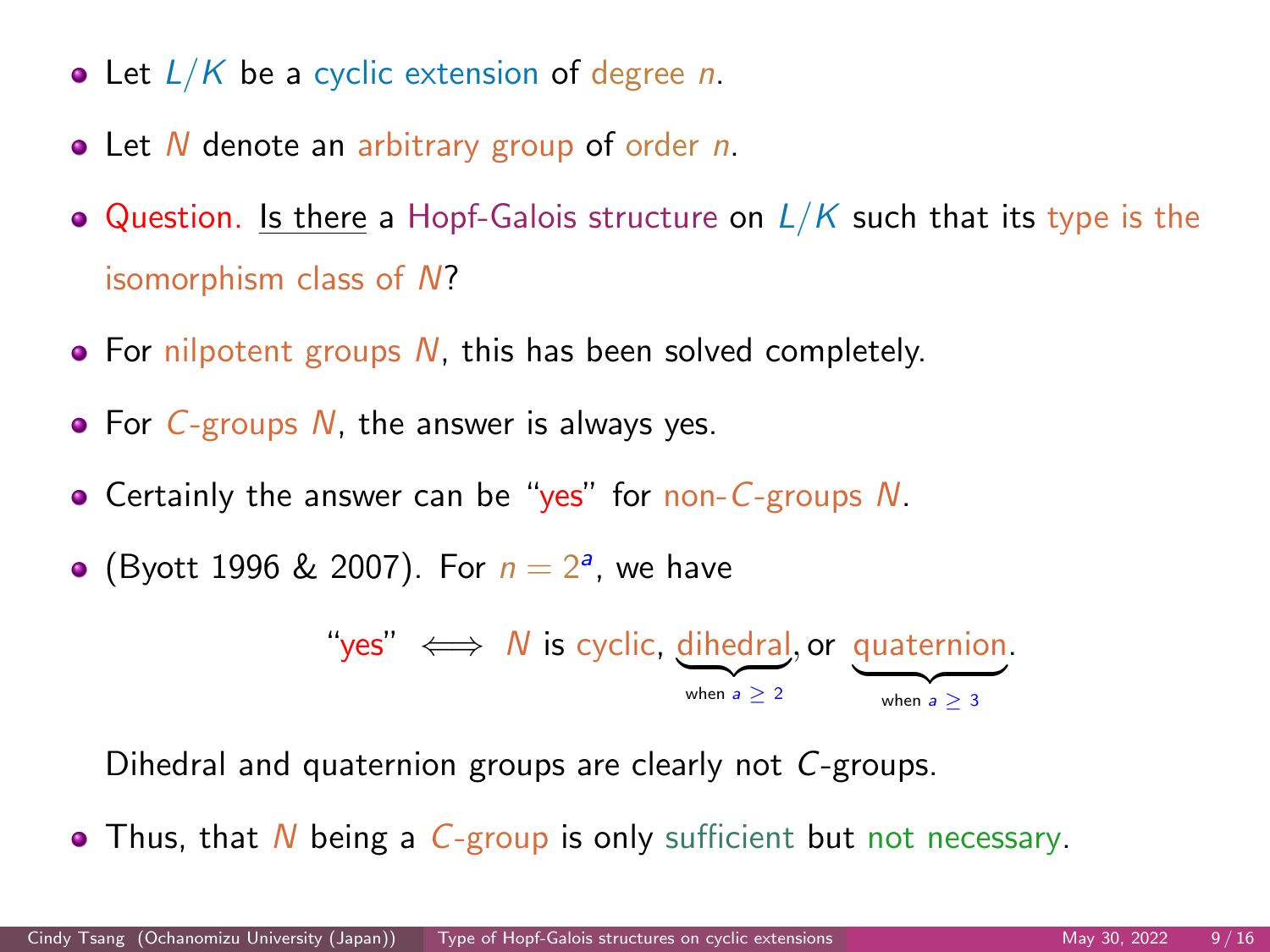# **Supersolvability**

- Let  $L/K$  be a cyclic extension of degree n.
- Let N denote an arbitrary group of order n.
- Question. Is there a Hopf-Galois structure on  $L/K$  such that its type is the isomorphism class of N?
- A supersolvable group is a group which admits a normal series such that each quotient group in the series is cyclic.
- For example, all C-groups are supersolvable groups.
- $\bullet$  (T. 2020). The answer is "yes" only if N is supersolvable.
- Unfortunately N being supersolvable is only necessary but not sufficient.
- $\bullet$  The N's that can occur lie somewhere between  $C$ -group and supersolvable.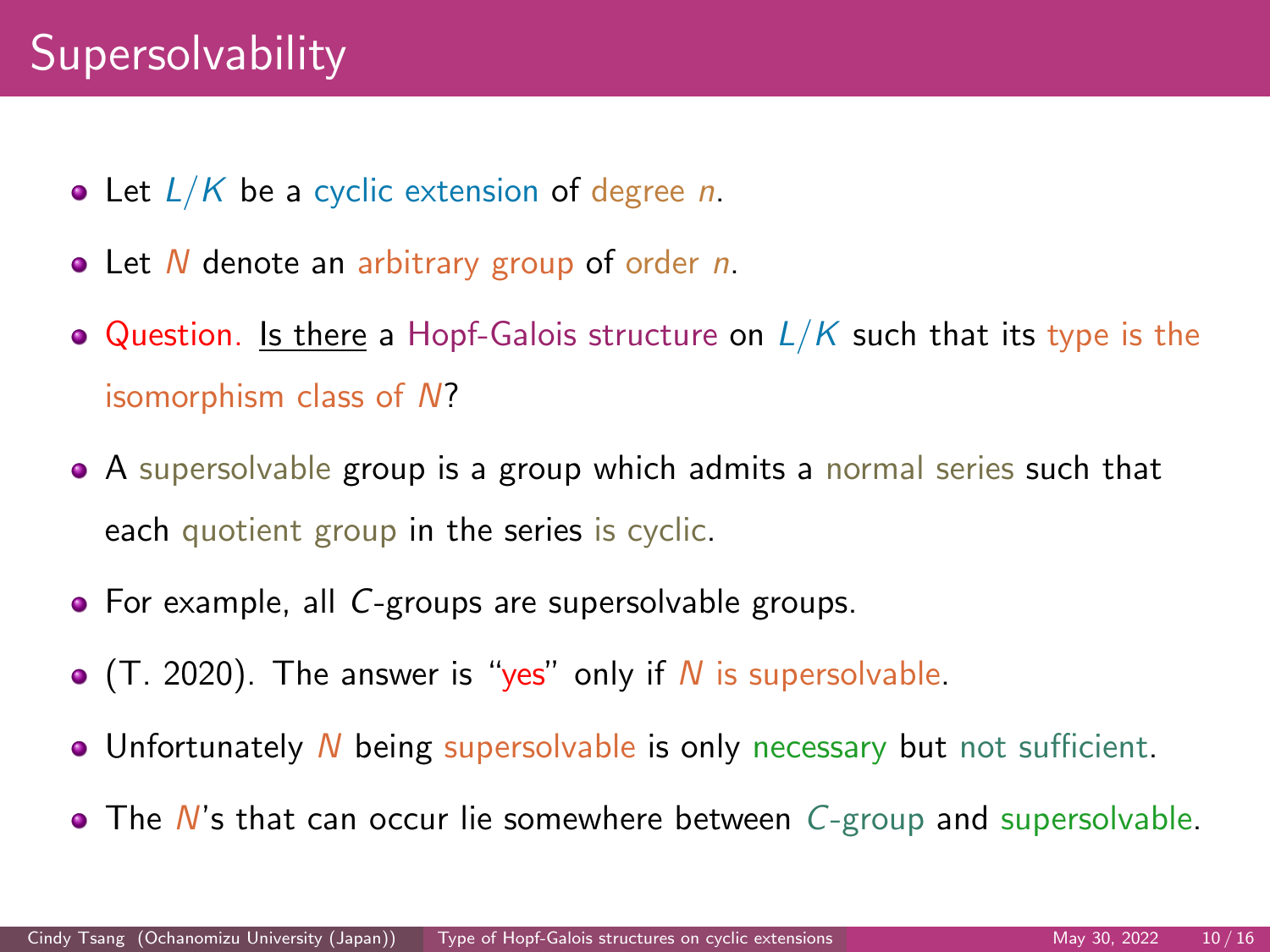### New results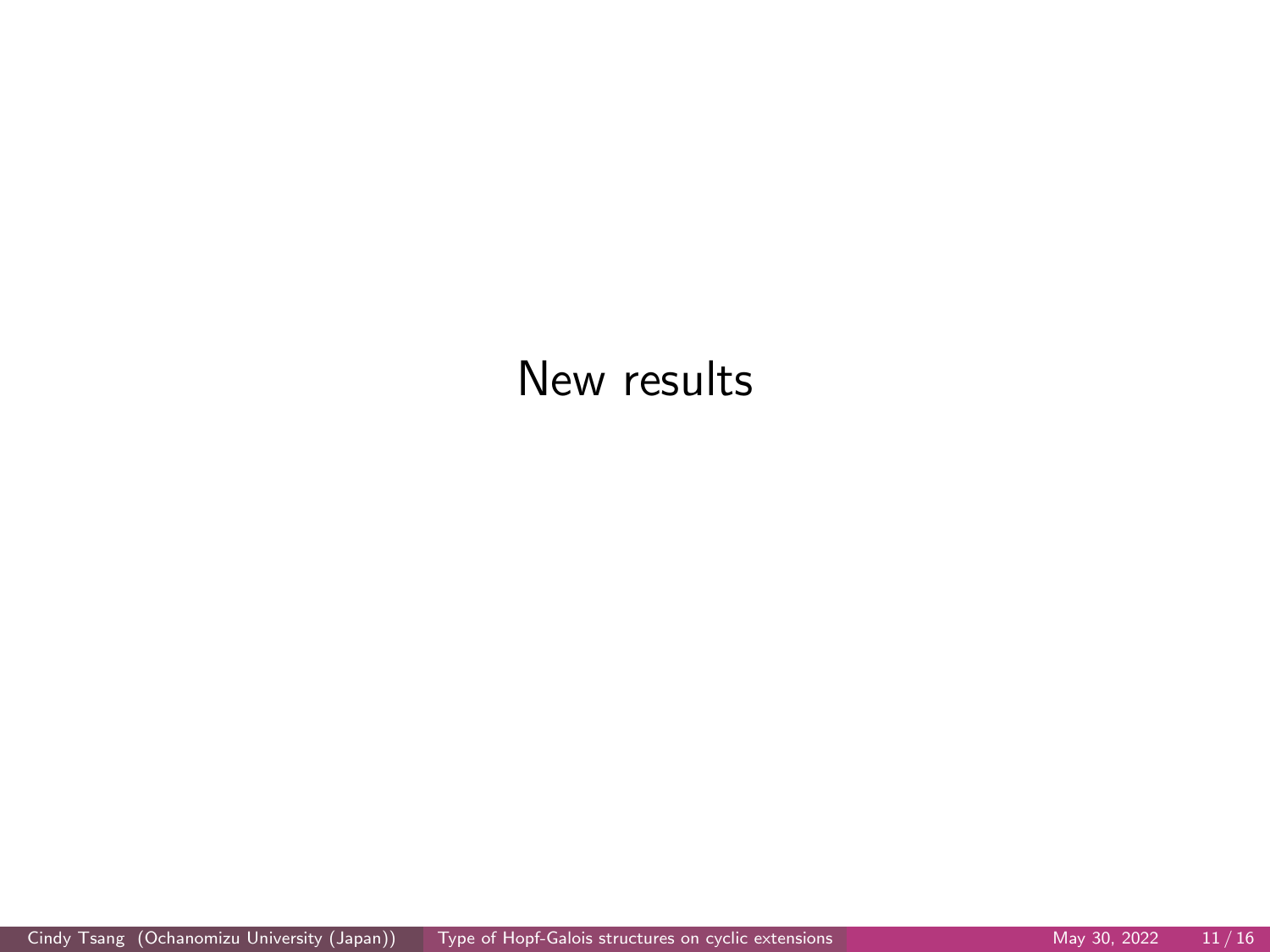# Preliminary restriction

- $\bullet$  Let  $L/K$  be a cyclic extension of degree n.
- Let N denote an arbitrary group of order n.
- Question. Is there a Hopf-Galois structure on  $L/K$  such that its type is the isomorphism class of N?

#### Proposition (T., arXiv:2107.1369)

The answer is "yes" only if  $N = M \rtimes P$ , where M is a C-group of odd order and

- P is a possibly trivial cyclic, dihedral, or quaternion group of order a power of 2.
	- Proof (Sketch). We may assume that N is supersolvable, in which case

 $N = M \rtimes P$ , where P is a Sylow 2-subgroup of N

- $\bullet$  the M part: reduces to the prime power case by induction on the number of prime divisors
- $\bullet$  the P part: reduces to the 2-power case
- $\bullet$  One then obtains the proposition from previously known results.  $\Box$
- Unfortunately this condition is also only necessary but not sufficient.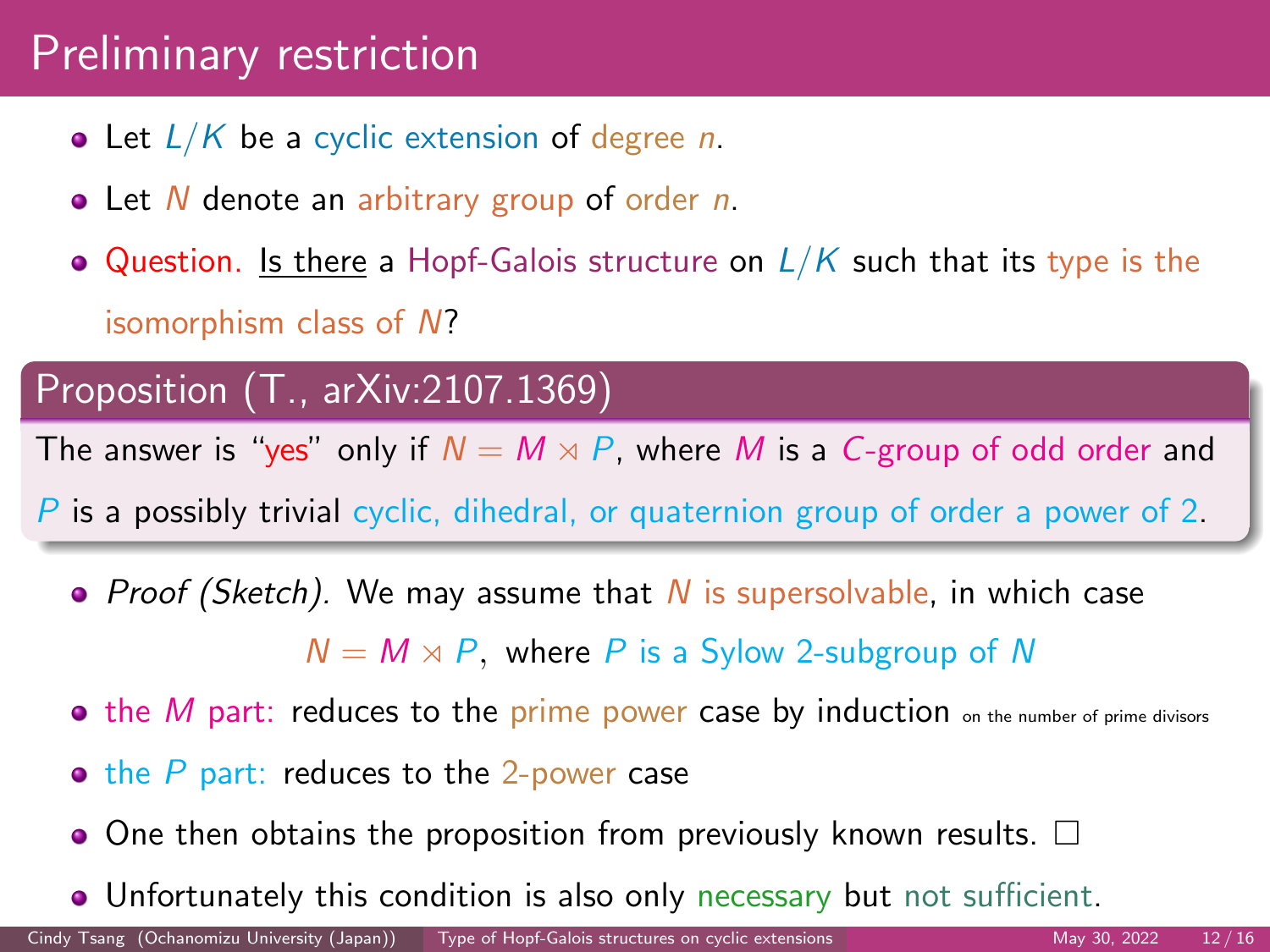#### Some calculations

- Take  $n = 84$  and note that  $n = 21 \cdot 4$ .
- M can be the cyclic group  $C_{21}$  or the non-abelian group  $C_7 \rtimes C_3$ .
- $\bullet$  P can be the cyclic group  $C_4$  or the elementary abelian group  $D_4$ , and we may ignore the cyclic group  $C_4$  for otherwise N is a C-group.
- There are seven candidates for  $N = M \rtimes_{\alpha} P$ . By computing the cyclic regular subgroups in the holomorph of N using  $MAGMA$ , I found that ...
	- **1** SMALLGROUP(84, 8):  $N = C_{21} \rtimes_{\alpha_1} D_4$  answer is "no" 2 SMALLGROUP(84, 12):  $N = C_{21} \rtimes_{\alpha_2} D_4$  answer is "yes" 3 SMALLGROUP(84, 13):  $N = C_{21} \rtimes_{\alpha_2} D_4$  answer is "yes" 4 SMALLGROUP(84, 14):  $N = C_{21} \rtimes_{\alpha_4} D_4$  answer is "yes" **6** SMALLGROUP(84, 15):  $N = C_{21} \rtimes_{\alpha5} D_4$  answer is "yes" 6 SMALLGROUP(84, 7):  $N = (C_7 \rtimes C_3) \rtimes_{C_6} D_4$  answer is "yes"  $\text{SMALLGROUP}(84, 9): \quad N = (C_7 \rtimes C_3) \rtimes_{\alpha_7} D_4$  answer is "yes"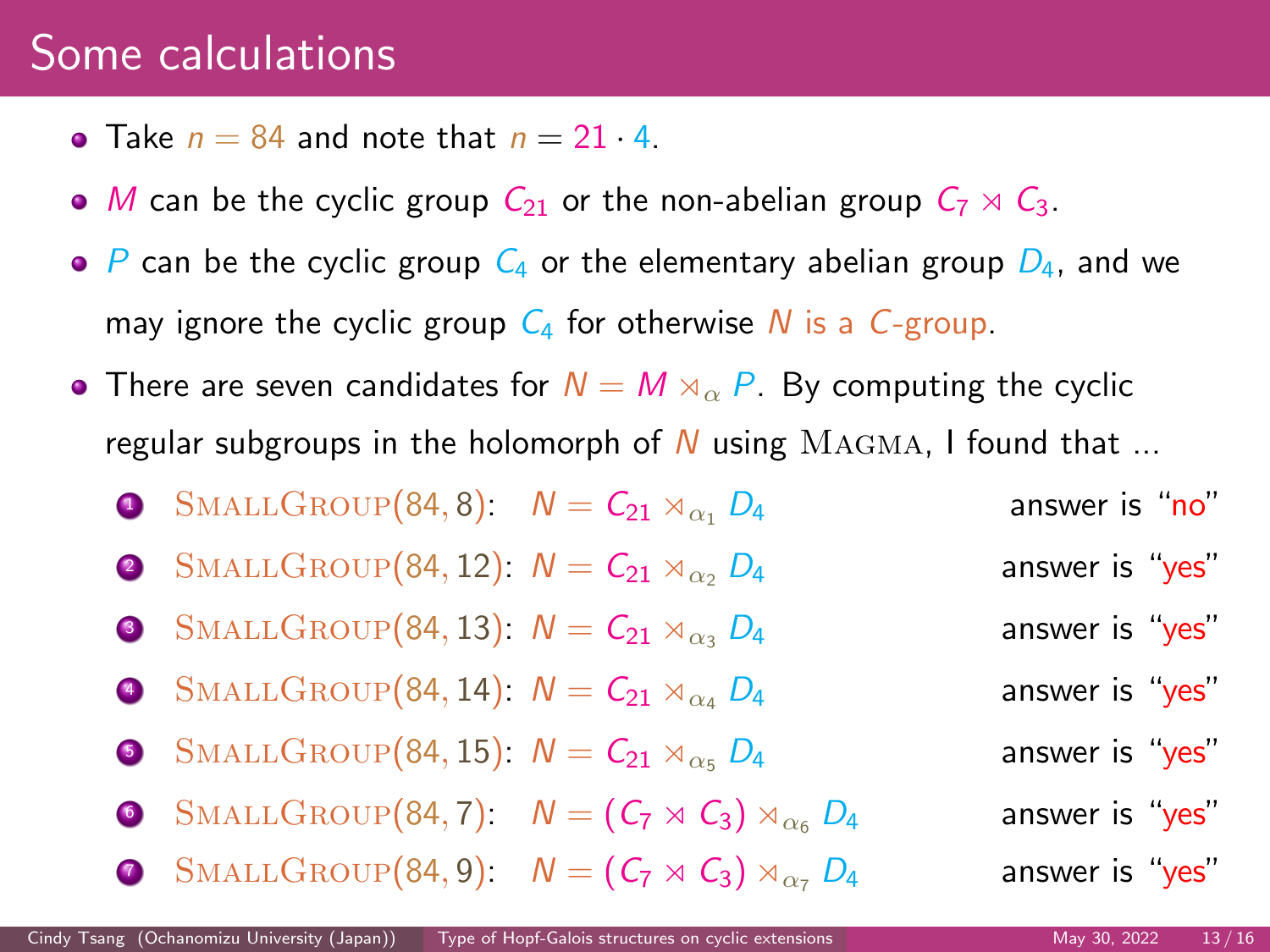## Main theorem

- Let  $L/K$  be a cyclic extension of degree n.
- $\bullet$  Let N denote an arbitrary non-C-group of order n.
- Question. Is there a Hopf-Galois structure on  $L/K$  such that its type is the isomorphism class of N?

#### Theorem (T., arXiv:2107.1369)

The answer is "yes" if only if  $N \simeq M \rtimes_{\alpha} P$ , where M is a C-group of odd order,

- P is a dihedral or quaternion group of order a power of 2, and  $\alpha$  satisfies
- $\circledcirc$   $\alpha(P)$  has order 1 or 2 when  $P = D_4$  or  $P = Q_8$ ;
- $\bullet \quad \alpha(r) = \mathrm{Id}_M$  when  $P = D_{2^a}$  with  $a \geq 3$  or  $P = Q_{2^a}$  with  $a \geq 4$ .

Here r is the generator in the usual presentation of dihedral or quaternion groups.

• Reason for the difference. There exist  $\kappa_1, \kappa_2 \in \text{Aut}(P)$  for which  $\kappa_1(r) = s$ and  $\kappa_2(r) = rs$  in case (a), while  $\langle r \rangle$  is a characteristic subgroup in case (b).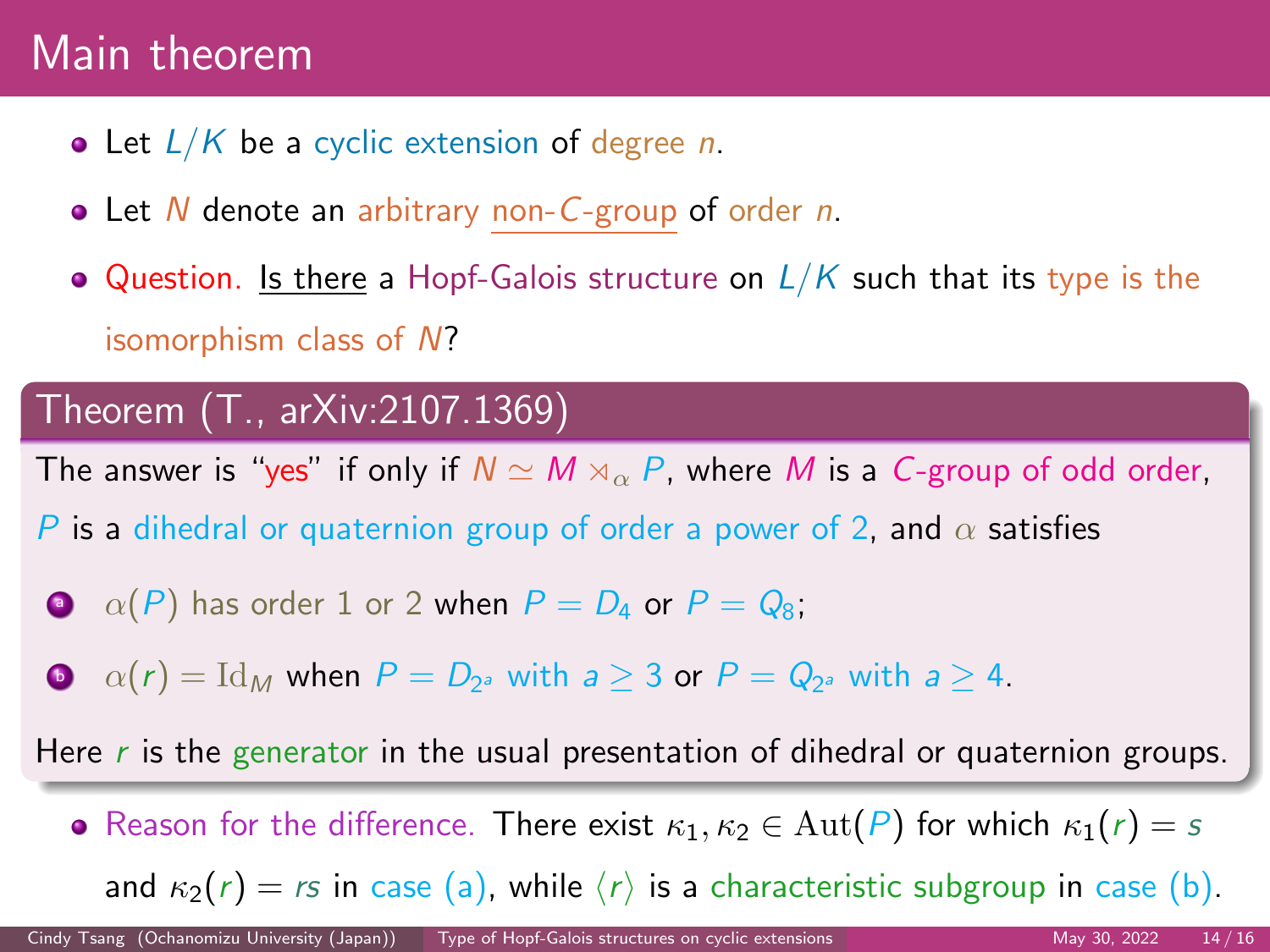## Explanation for the calculations

• The answer is "yes" if and only if  $\alpha_i(D_4)$  has order 1 or 2.

\n- \n**6** SMALLGROUP(84, 8): 
$$
N = C_{21} \rtimes_{\alpha_1} D_4
$$
 answer is "no"\n
\n- \n**9** SMALLGROUP(84, 12):  $N = C_{21} \rtimes_{\alpha_2} D_4$  answer is "yes"\n
\n- \n**9** SMALLGROUP(84, 13):  $N = C_{21} \rtimes_{\alpha_3} D_4$  answer is "yes"\n
\n- \n**9** SMALLGROUP(84, 14):  $N = C_{21} \rtimes_{\alpha_4} D_4$  answer is "yes"\n
\n- \n**9** SMALLGROUP(84, 15):  $N = C_{21} \rtimes_{\alpha_5} D_4$  answer is "yes"\n
\n

 ${\frac{1}{2}}$   ${\frac{1}{2}}$   ${\frac{1}{2}}$   ${\frac{1}{2}}$   ${\frac{1}{2}}$   ${\frac{1}{2}}$   ${\frac{1}{2}}$   ${\frac{1}{2}}$   ${\frac{1}{2}}$   ${\frac{1}{2}}$   ${\frac{1}{2}}$   ${\frac{1}{2}}$   ${\frac{1}{2}}$   ${\frac{1}{2}}$   ${\frac{1}{2}}$   ${\frac{1}{2}}$   ${\frac{1}{2}}$   ${\frac{1}{2}}$   ${\frac{1}{2}}$   ${\frac{1}{2}}$   ${\frac{1}{2}}$   ${\frac{1}{2}}$  yes

- 6 SMALLGROUP(84, 7):  $N = (C_7 \rtimes C_3) \rtimes_{\alpha} D_4$  answer is "yes"
- **3** SMALLGROUP(84, 9):  $N = (C_7 \rtimes C_3) \rtimes_{\alpha_7} D_4$  answer is "yes"

• Aut $(C_{21}) \simeq C_6 \times C_2$  has Sylow 2-subgroup  $\simeq D_4$ .

 $\alpha_1(D_4)\simeq D_4$ ,  $\alpha_2(D_4)$ ,  $\alpha_3(D_4)$ ,  $\alpha_4(D_4)\simeq \mathcal{C}_2$ ,  $\alpha_5(D_4)\simeq \mathcal{C}_1$ 

• Aut( $C_7 \rtimes C_3$ )  $\simeq C_7 \rtimes C_6$  has Sylow 2-subgroup  $\simeq C_2$ .

$$
\bullet \ \ \underbrace{\alpha_6(D_4) \simeq C_2,\ \alpha_7(D_4) \simeq C_1}_{\text{ves}}
$$

 $\frac{1}{2}$   $\frac{1}{2}$   $\frac{1}{2}$   $\frac{1}{2}$   $\frac{1}{2}$   $\frac{1}{2}$   $\frac{1}{2}$   $\frac{1}{2}$   $\frac{1}{2}$   $\frac{1}{2}$   $\frac{1}{2}$   $\frac{1}{2}$   $\frac{1}{2}$   $\frac{1}{2}$   $\frac{1}{2}$   $\frac{1}{2}$   $\frac{1}{2}$   $\frac{1}{2}$   $\frac{1}{2}$   $\frac{1}{2}$   $\frac{1}{2}$   $\frac{1}{2}$  no